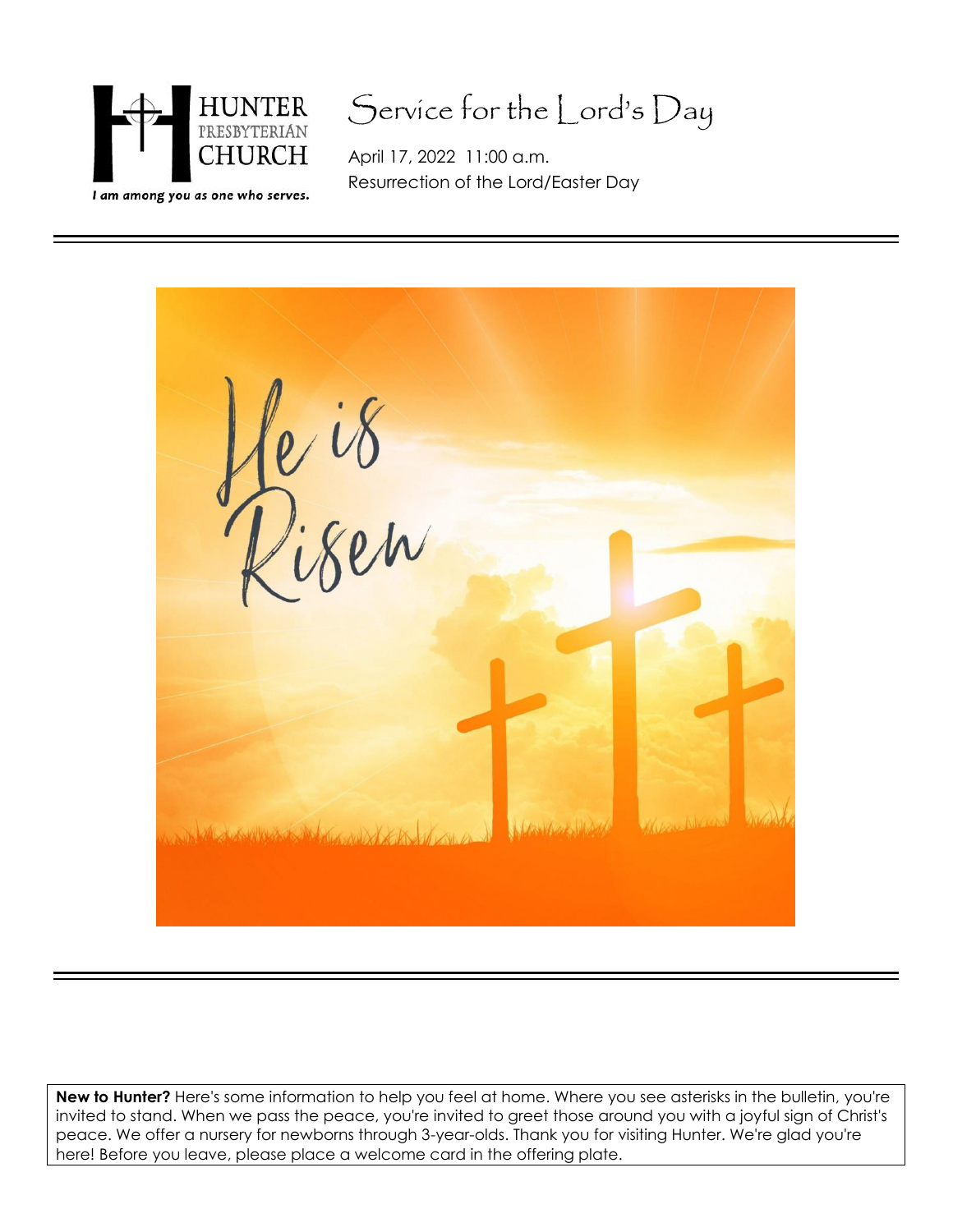## GATHERING AROUND THE WORD

| Prelude                                                                                                                                                                                                                                                                                                                                                                                                               | "Thine is the Glory"                                                                                                                                                                                                                                                                                                                                                                                                     | arr. Gordon Young  |  |
|-----------------------------------------------------------------------------------------------------------------------------------------------------------------------------------------------------------------------------------------------------------------------------------------------------------------------------------------------------------------------------------------------------------------------|--------------------------------------------------------------------------------------------------------------------------------------------------------------------------------------------------------------------------------------------------------------------------------------------------------------------------------------------------------------------------------------------------------------------------|--------------------|--|
| Chiming of the Hour                                                                                                                                                                                                                                                                                                                                                                                                   |                                                                                                                                                                                                                                                                                                                                                                                                                          |                    |  |
| Welcome & Announcements                                                                                                                                                                                                                                                                                                                                                                                               |                                                                                                                                                                                                                                                                                                                                                                                                                          |                    |  |
| Introit                                                                                                                                                                                                                                                                                                                                                                                                               | "A Song of Resurrection"                                                                                                                                                                                                                                                                                                                                                                                                 | Roland E. Martin   |  |
| When the Faint new presence of light<br>Nudges the night into leaving,<br>When the green shoot breaks through the crust<br>And turns, as it must, into blooming,<br>When the raindrop quenches the thirst<br>And raises the cursed and the grieving,<br>When old somber ways are destroyed<br>And what stays is the joy that is human,<br>This is the meaning of hallelujah!<br>Rise, come Forth and sing hallelujah! |                                                                                                                                                                                                                                                                                                                                                                                                                          |                    |  |
| (text: Peter Siedlecki)                                                                                                                                                                                                                                                                                                                                                                                               |                                                                                                                                                                                                                                                                                                                                                                                                                          |                    |  |
| <i>*Call to Worship</i>                                                                                                                                                                                                                                                                                                                                                                                               |                                                                                                                                                                                                                                                                                                                                                                                                                          |                    |  |
| Then daybreak of righteousness is upon us.<br>The light of God's new day has dawned.<br>Christ is Risen!<br>He is risen indeed!                                                                                                                                                                                                                                                                                       |                                                                                                                                                                                                                                                                                                                                                                                                                          |                    |  |
| *Hymn 232<br>(we will adorn the Lenten tree with our flowers during the hymn)                                                                                                                                                                                                                                                                                                                                         | "Jesus Christ Is Risen Today"                                                                                                                                                                                                                                                                                                                                                                                            | <b>EASTER HYMN</b> |  |
| Prayer                                                                                                                                                                                                                                                                                                                                                                                                                |                                                                                                                                                                                                                                                                                                                                                                                                                          |                    |  |
| day and every day in His name. Amen.                                                                                                                                                                                                                                                                                                                                                                                  | Break forth, O Lord, in beauteous light, shine bright this resurrection day. Pour out Your grace and<br>mercy upon us. Fill our lives with Your Love. Turn back the shadows of sin and death. Redeem us by<br>Your power and Presence. As we celebrate our new life in Christ, set our feet upon Your holy path<br>and lead us into Your new kingdom. Make us faithful servants of the way of Jesus Christ. Send us this |                    |  |
| (moment for silent reflection)                                                                                                                                                                                                                                                                                                                                                                                        |                                                                                                                                                                                                                                                                                                                                                                                                                          |                    |  |
| Hymn #434                                                                                                                                                                                                                                                                                                                                                                                                             | "Restore in Us, O God"<br>(vs. 1)                                                                                                                                                                                                                                                                                                                                                                                        | <b>BAYLOR</b>      |  |
| Assurance of Pardon                                                                                                                                                                                                                                                                                                                                                                                                   |                                                                                                                                                                                                                                                                                                                                                                                                                          |                    |  |
| <i>*Passing of the Peace</i>                                                                                                                                                                                                                                                                                                                                                                                          |                                                                                                                                                                                                                                                                                                                                                                                                                          |                    |  |
| May the peace of our Lord Jesus Christ be with you all.<br>And also with you.                                                                                                                                                                                                                                                                                                                                         |                                                                                                                                                                                                                                                                                                                                                                                                                          |                    |  |
| HEARING THE WORD                                                                                                                                                                                                                                                                                                                                                                                                      |                                                                                                                                                                                                                                                                                                                                                                                                                          |                    |  |

Prayer for Illumination

Reading from the Old Testament Job 19:23-25 (O.T., p. 468)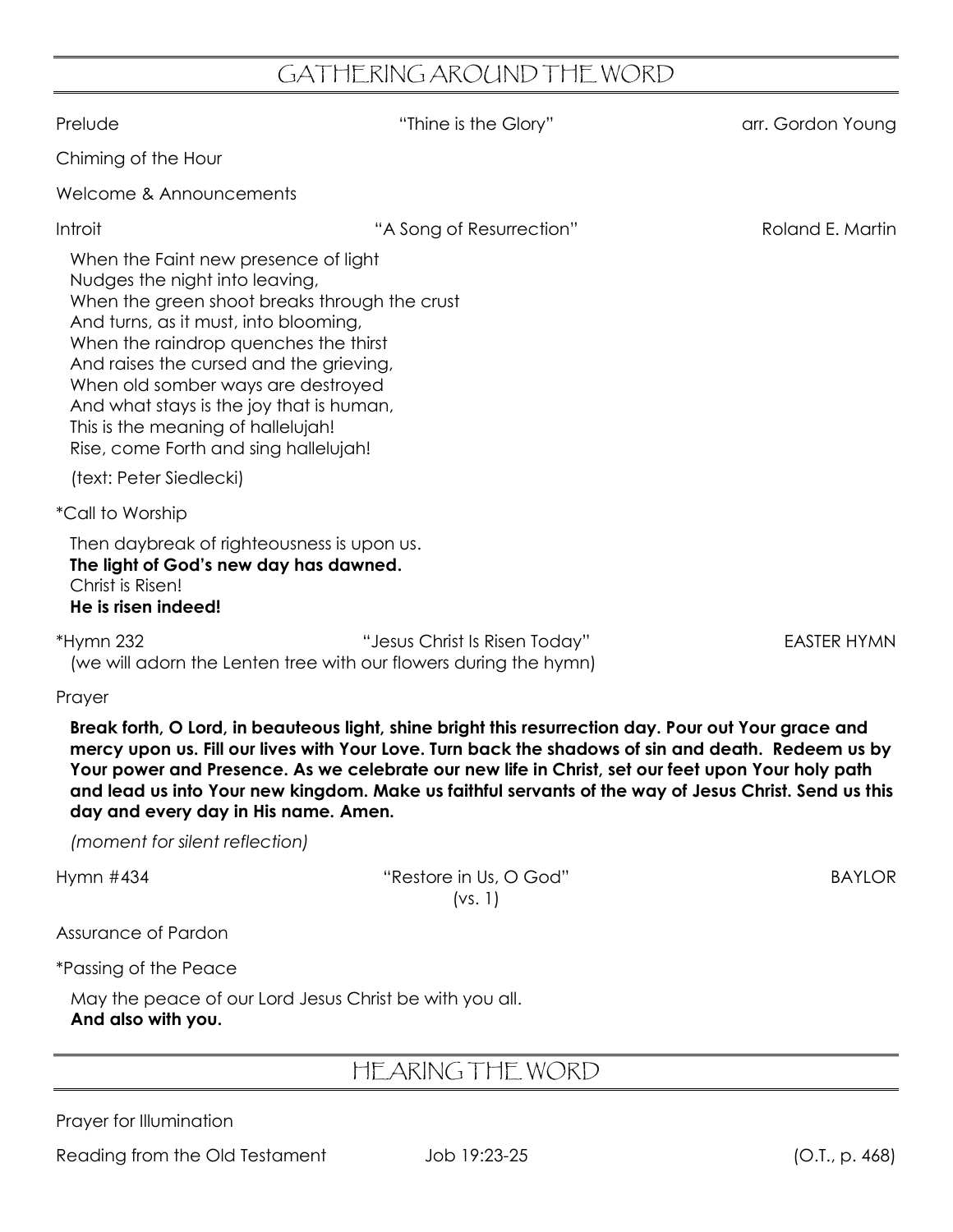| Reading from the New Testament            | John 20:1-10                                                  | (N.T., p. 114)      |  |
|-------------------------------------------|---------------------------------------------------------------|---------------------|--|
| Holy Wisdom. Holy Word. Thanks be to God. |                                                               |                     |  |
| Message                                   | "Why I believe in the resurrection"                           | Ray Mendenhall      |  |
|                                           |                                                               |                     |  |
| RESPONDING TO THE WORD                    |                                                               |                     |  |
| Choral Anthem                             | "Fanfare for Easter"                                          | Jane Marshall       |  |
| <b>Sharing Our Joys and Concerns</b>      |                                                               |                     |  |
| Prayers of the People                     |                                                               |                     |  |
| Presenting Our Tithes & Offerings         |                                                               |                     |  |
| Offertory                                 | Partita on "On Earth Has Dawned This Day of Days"             | arr. Wilbur Held    |  |
| Prayer of Thanksgiving & Dedication       |                                                               |                     |  |
| *Hymn 240                                 | "Alleluia, Alleluia! Give Thanks"                             | ALLELUIA NO. 1      |  |
| *Charge & Benediction                     |                                                               |                     |  |
| *Hymn 568                                 | "Amen"                                                        | AMEN (Haugen)       |  |
| Postlude                                  | "Toccata" from Organ Symphony No. 5 in F minor, Op. 42, No. 1 | Charles-Marie Widor |  |
| Depart in Peace                           |                                                               |                     |  |

\*Please stand as you are able.

Household Prayer: Brightness of God's glory and exact image of God's person, whom death could not conquer nor the tomb imprison, as you have shared our frailty in human flesh, help us to share your immortality in the Spirit. Let no shadow of the grave terrify us, and no fear of darkness turn our hearts from you. Reveal yourself to us this day and all our days, as the first and the last, the Living One, our immortal Savior and Lord. Amen.